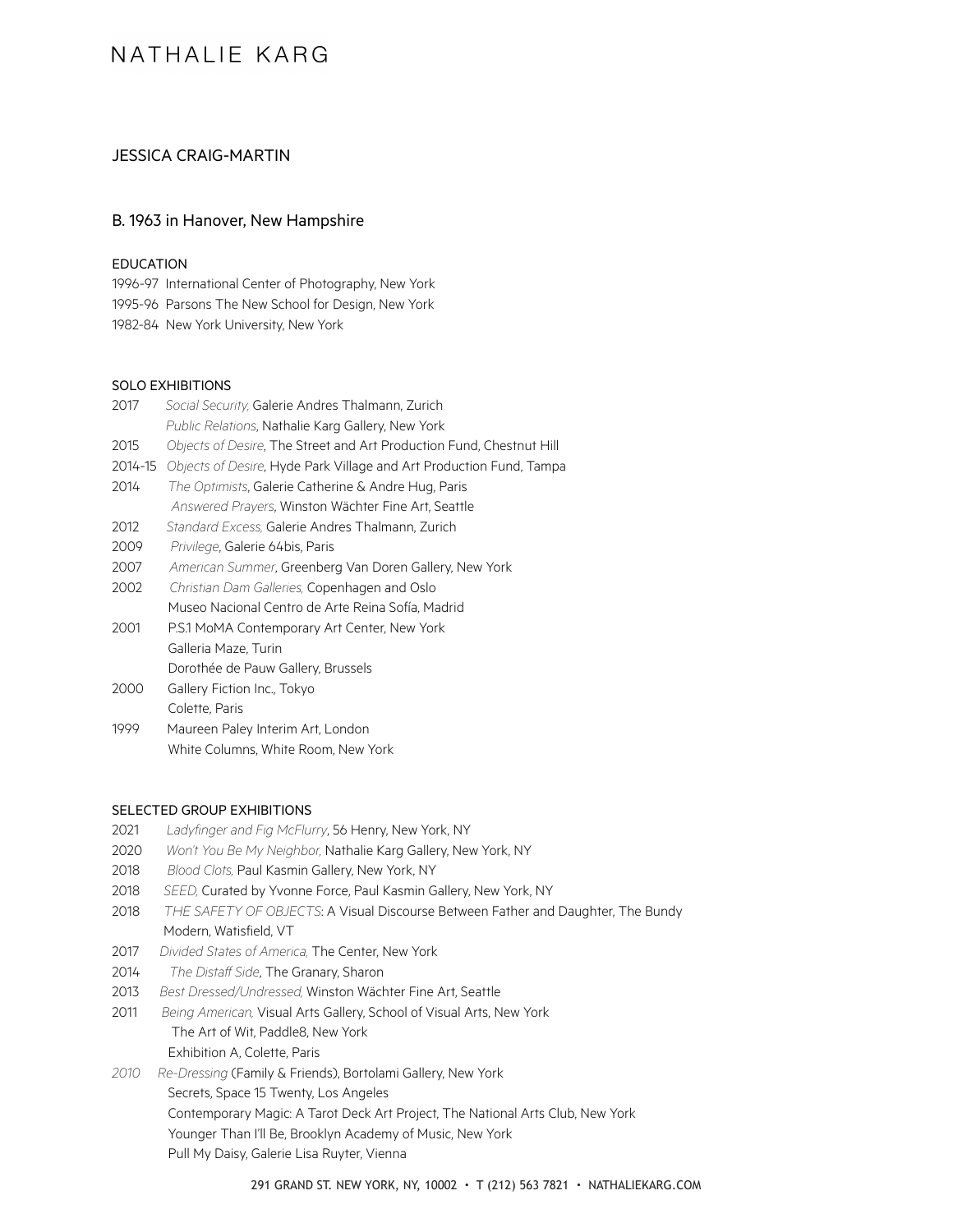# NATHALIF KARG

Art, Galerie Haas & Fuchs, Berlin 2009 *Select Photography from the Collection of L. and R. Spagnuolo,* Georgetown University Art Galleries, Washington D.C. *Slough*, David Nolan Gallery, New York *The Making of Art*, Schirn Kunsthalle Frankfurt, Frankfurt *Weird Beauty*, International Center of Photography, New York *From The Archives: 40 Years/40 Projects – an exhibition celebrating the forty year history of White Columns and 112 Greene Street / 112 Workshop Inc*., White Columns, New York *Rob Pruitt's Flea Market*, Tate Modern, London 2008 *Watermill: A Photographic Survey of an Artistic Community,* The Byrd Hoffman, Watermill Foundation, New York 2006 *In Praise of New York,* President's Clubhouse for The US Open, New York *Survivor,* Bortolami Gallery, New York *Welcome to the Limelight*, Bard Center for Curatorial Studies & Art in Contemporary Culture, Annandale-on-Hudson 2005 *The Mom Show,* Rivington Arms, New York *Gorgeous Isn't Good Enough*, Museo D'Arte Contemporanea Roma, Rome and Milan *Summer Sessions*, Greenberg Van Doren Gallery, St. Louis *NYC BLING-BLING*, Cinema a Luci Rosse, Modena 2004 *Face-Off,* Ronald Feldman Fine Arts, New York *PREMAculTURE,* Hydra *North Fork/South Fork: East End Art Now*, The Parrish Art Museum, Southhampton *Black & White*, Greenberg Van Doren Gallery, New York 2003 *Super You,* Daniel Silverstein Gallery, New York 2002 *Excess*, Palm Beach Institute, Miami *Voyeur,* Patrick De Brock Gallery, Knokke-Heist *Bootleg Identity,* Caren Golden Fine Art, New York Art Downtown: New Photography, Wall Street Rising, New York 2001 *In Progress,* The New Museum of Contemporary Art, New York *Art Transplant*, British Consulate General's Residence, New York *I am a Camera,* The Saatchi Gallery, London, and The Privileged Eye, The Apartment, Athens 2000 *Party Pictures: From Studio 54 to Cannes 2000*, Lawrence Rubin Greenberg Van Doren Fine Art, New York Superpredators, CRP Gallery, New York *The City,* Nicole Klagsbrun Gallery, New York Innuendo, Dee Glasoe, New York *Sentimental Education*, Deitch Projects, New York *Rob Pruitt's Flea Market,* Gavin Brown's Enterprise, New York *Greater New York,* P.S.1 Contemporary Art Center, New York 1997 *Psycho*, Anne Faggionato, London, and Marianne Boesky Gallery, New York

## **LECTURES**

Annenberg Space for Photography, Los Angeles Academy for Peace and Justice, Port-au-Prince, Haiti, 2016 Cine Institute, Jacmel, Haiti, 2016 School of Photography, Daytona State College, Daytona, 2012 Atlantic Center for the Arts, New Smyrna, Florida, 2012 Institute of Contemporary Photography, New York, 2010 Yale College of Art, New Haven, 2005

### **RESIDENCY**